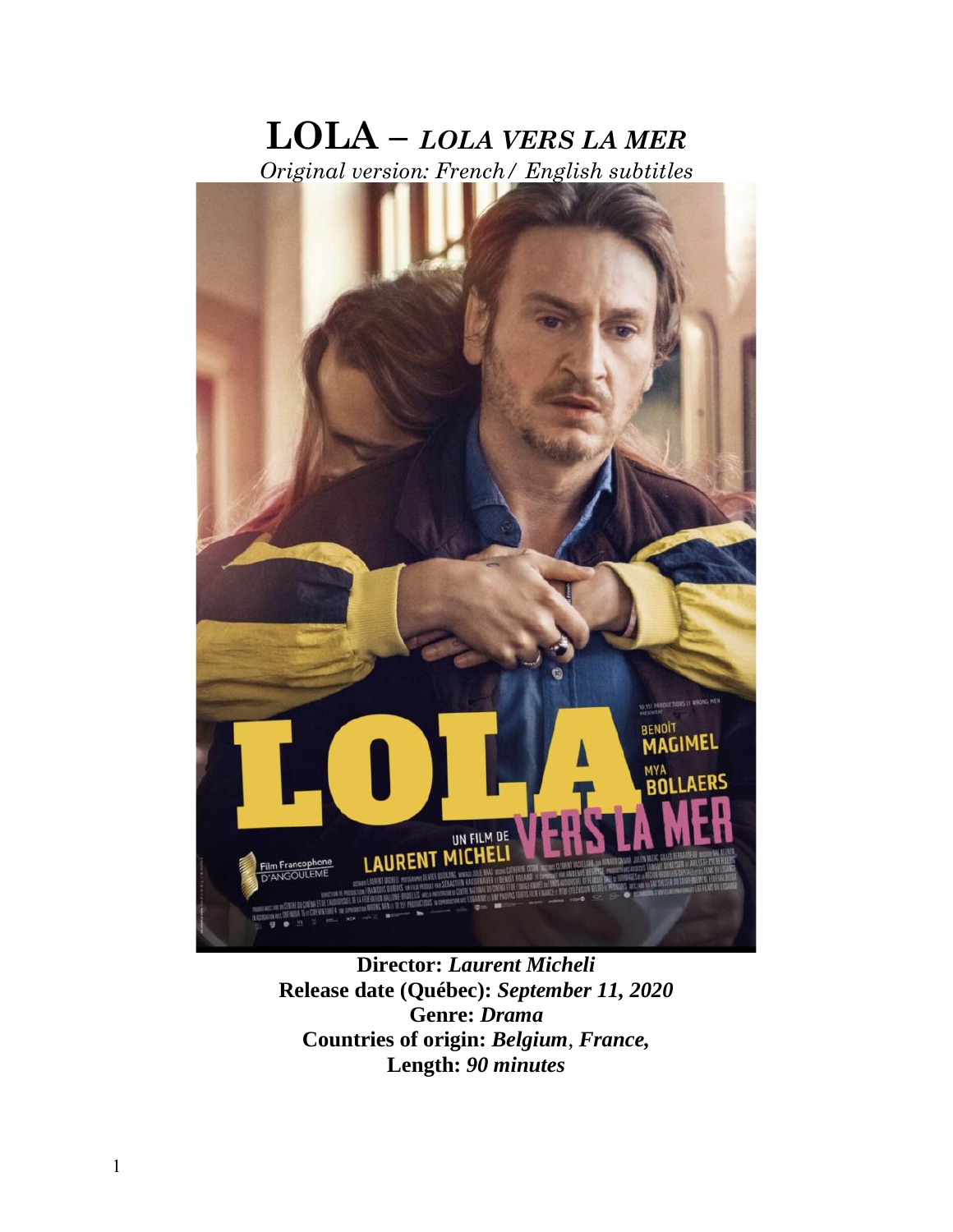## **CLASSIFICATION VIEWS**

## Lola vers la mer





## **Motifs de classement**

Ce drame en provenance de la Belgique montre le cheminement d'une personne transgenre en attente de son opération pour changer de sexe. Suivant la forme du road movie, l'intrigue dévoile le parcours émouvant d'une jeune femme vers l'acceptation de ses proches. Les dialogues évoquent une enfance et une adolescence difficiles; il est notamment brièvement question d'automutilation. Quelques retours en arrière illustrent sur un ton mélodramatique des moments marquants d'intimidation. Le traitement de ces sujets fait preuve d'une grande réserve. Il permet d'apporter un éclairage à la fois vibrant et pédagogique sur les problèmes rencontrés par les personnes appelées à vivre un changement de sexe.

Date de classement : 30 juillet 2020

## *For 16 years of age and older*

#### **SYNOPSIS**

Rejected by her father, 18-year-old Lola is forced to live in a youth shelter. Lola is a trans girl and her father does not accept it. Her mother silently supports her, promising to help her pay for her surgery. But after her mother's death, Lola is forced to spend a few days with her father to go and spread her mom's ashes in the sea as she wanted. Their journey highlights the conflicts between the teen and her father, the wounds caused by exclusion, the lack of paternal affection and the slow evolution towards acceptance.

#### **FILM REVIEWS**

Combining a gritty realism with **a delicate coming-of-age story**, filmmaker Laurent Micheli's sophomore feature—boasting a pitch-perfect soundtrack featuring Boy George, 4 Non Blondes, and Anohni—is a **deeply moving portrait** of two people who must find common ground in order to live with each other authentically.

<https://www.frameline.org/festival-archive/festival2021/film-guide/lola>

Lola and her father travel to the coast to scatter the ashes of Lola's mother. But Lola used to be Lionel, and her father has not accepted that she's no longer a boy. **Tender road**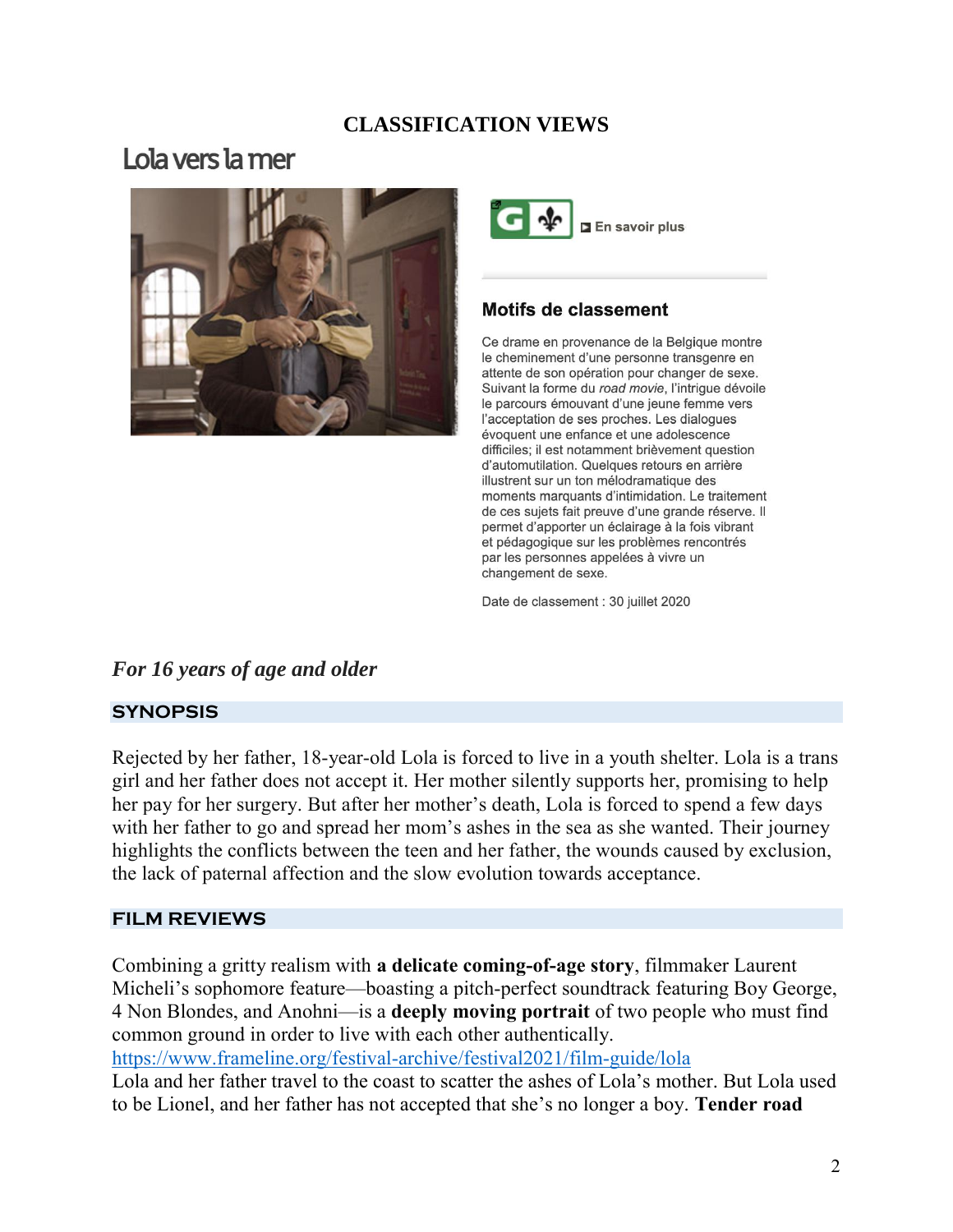**movie** by Laurent Micheli (*Even Lovers Get the Blues*) about discovering **what lies behind appearances.**

<https://moviesthatmatter.nl/en/film/lola-vers-la-mer/>

One of the film's strengths lies in the way it shows **Lola's interrogations**, her anger and her wild energy, of course, but also the **wounds of the father**, as he is faced with the failure of his family life and with his inability to be a good dad. This **tension**, brimming in **scenes of confrontation** that are naturally encouraged by confinement in the car, at the hotel, at the childhood home, adds depth and nuance to the singular journey of the young woman, all the while situating her in **the universal conflict that is the difficult relationship with one's father.**

<https://cineuropa.org/en/newsdetail/376845/>

#### **DETAILS**

.

#### **LANGUAGE**

The film is based on the conflict between Lola and her father. These characters can't talk to each other without using insulting each other in a vulgar language... They call each other asshole*,* fucking jerk, shit, loser, dickhead... Their exchanges are brutal and angry, punctuated by slang and familiar phrases such as

Are you shitting me? /*Tu te fous de ma gueule?*... Your f...ing face/...you're in deep shit...get the f...k off me...You're nuts / *tu es taré*... You're f...ing crazy / *tu es malade*...Shut the f..k up / *Ferme ta gueule.*.. stop busting my balls. / *Tu arrêtes de me faire chier...*you're an asshole / *Quel con*...in your shitty life, in your shitty house / *dans ta vie de merde, dans ton pavillon de merde*, etc.

Besides the characters verbal confrontation, the dialogues mention the hormonal treatment that Lola must get as well as plastic reconstructive and esthetic surgery (PRES).

Transphobic prejudices are expressed by a pharmacist who claims not to sell such hormones and by Lola's father who is appalled that "his son" is changing his body in this way. The Belgian police mock Lola for her trans identity: "what the hell is this mess," they ask.

Philippe, Lola's father, accurately describes the distress he and his wife experienced during the hell their son put them through hysterical fits, skin mutilation [he scratched his skin, cut his arm with a pair of scissors...], running away from home, wearing girl's clothes [The father talks about transvestite]. That's just his point of view. He doesn't understand Lola's orientation: are you lesbian, homosexual, straight?

Lola, too, paints her father as a hyper violent man, a disgraceful father who was ashamed of her. She pays tribute to her mother, Catherine, who understood everything. In her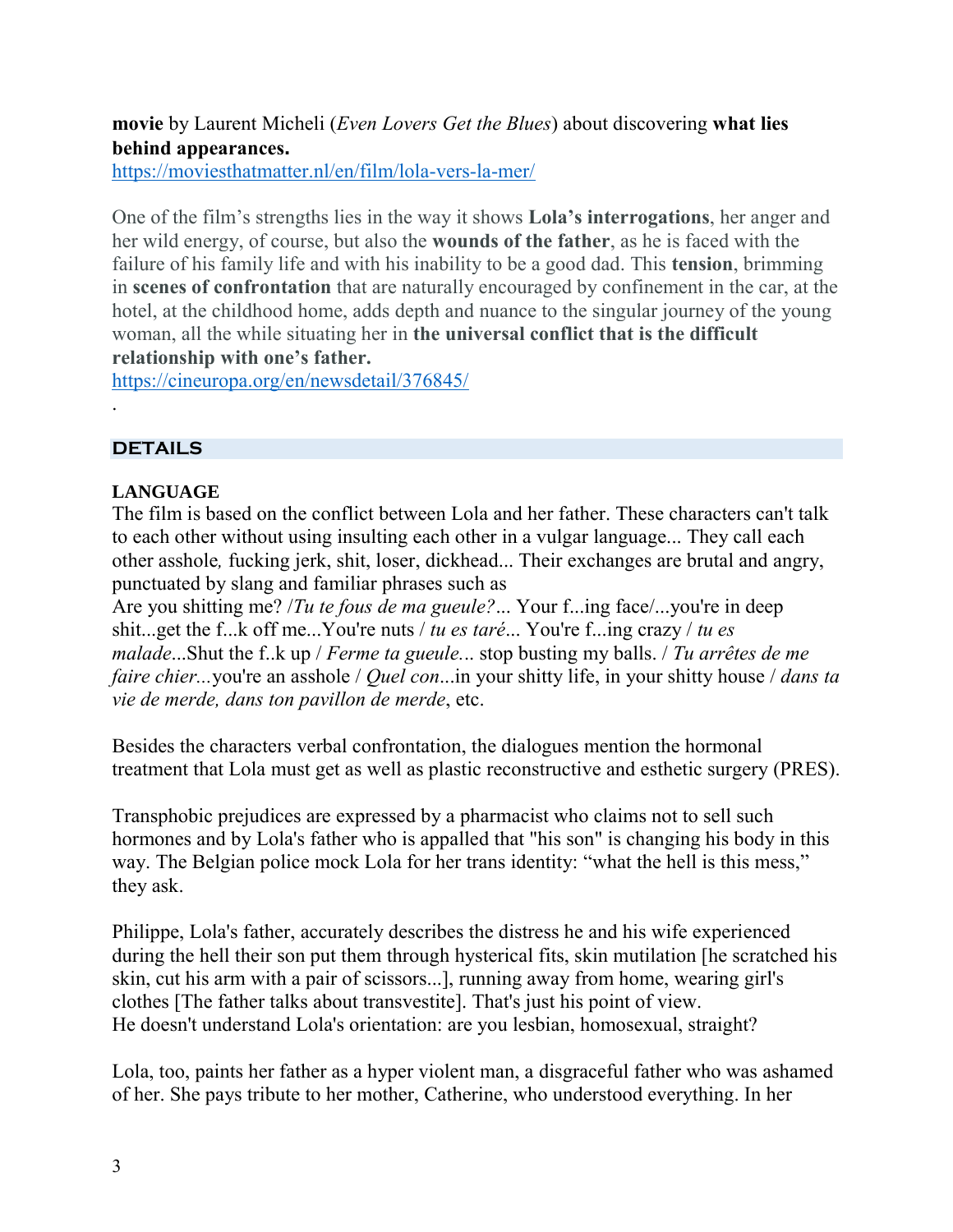moments of revolt against her father, Lola expresses her feeling in a language devoid of familiarity.

Apart from French, some characters speak Flemish.

## **VIOLENCE**

Like their aggressive verbal exchanges, Lola and Philippe, her father, tend to push each other around. At the beginning of the film, when Lola, having been deprived of her mother's funeral by her father, enters her parents' house, Philippe asks her to "get out" and pushes her out.

Lola breaks into the family home to steal the urn filled with her mother's ashes and then smashes the window of her parents' hardware store.

When Philippe comes to take back the urn containing the ashes of Catherine, his wife and Lola's mother, he threatens to attack Lola: "act of deliberate assault" Antoine says. Antoine oversees the youth hostel and threatens to report it to the police.

Philippe tries to get Lola to leave his car, which he hits with anger. Not having been able to get rid of Lola, Philippe drives at full speed, making Lola and the urn in the back of his car "bounce" to the point of risking a serious accident.

On this stormy night, she throws a bucket full of red paint at Philippe's car, which startles him.

Lola punches her father in the face: a quick gesture, we don't see the fist landing on Philippe's nose at all. NON-GRAPHIC violence

Philippe slaps Lola's cheek: here again, the scene is very brief with no visible physical effects (redness, marks...).

These gestures of violence are not gratuitous: they result from the tension between father and teenager.

Lola remembers when she was a a little boy in the house by the sea with her cousins. At the beginning we see him running: he is a small blond boy who seems to be watching who follows him. Other children chase him and beat him. Another non-graphic scene where we guess the beatings more than we see them.

Blood in the form of red flower petals comes out of the little boy's mouth, then some blood. The children (his cousins) do not help him at all. Later, Lola sees herself as the little boy curled up in the bathroom of the house. He has a red mark on the corner of his mouth, a mark that he had been assaulted.

Philippe's car is on fire, the result of a failure in the electrical circuit as suggested in an earlier scene.

The police arrive to investigate. The officers grab Lola, but her father defends her. They show verbal abuse towards Lola's trans identity which does not match her ID card.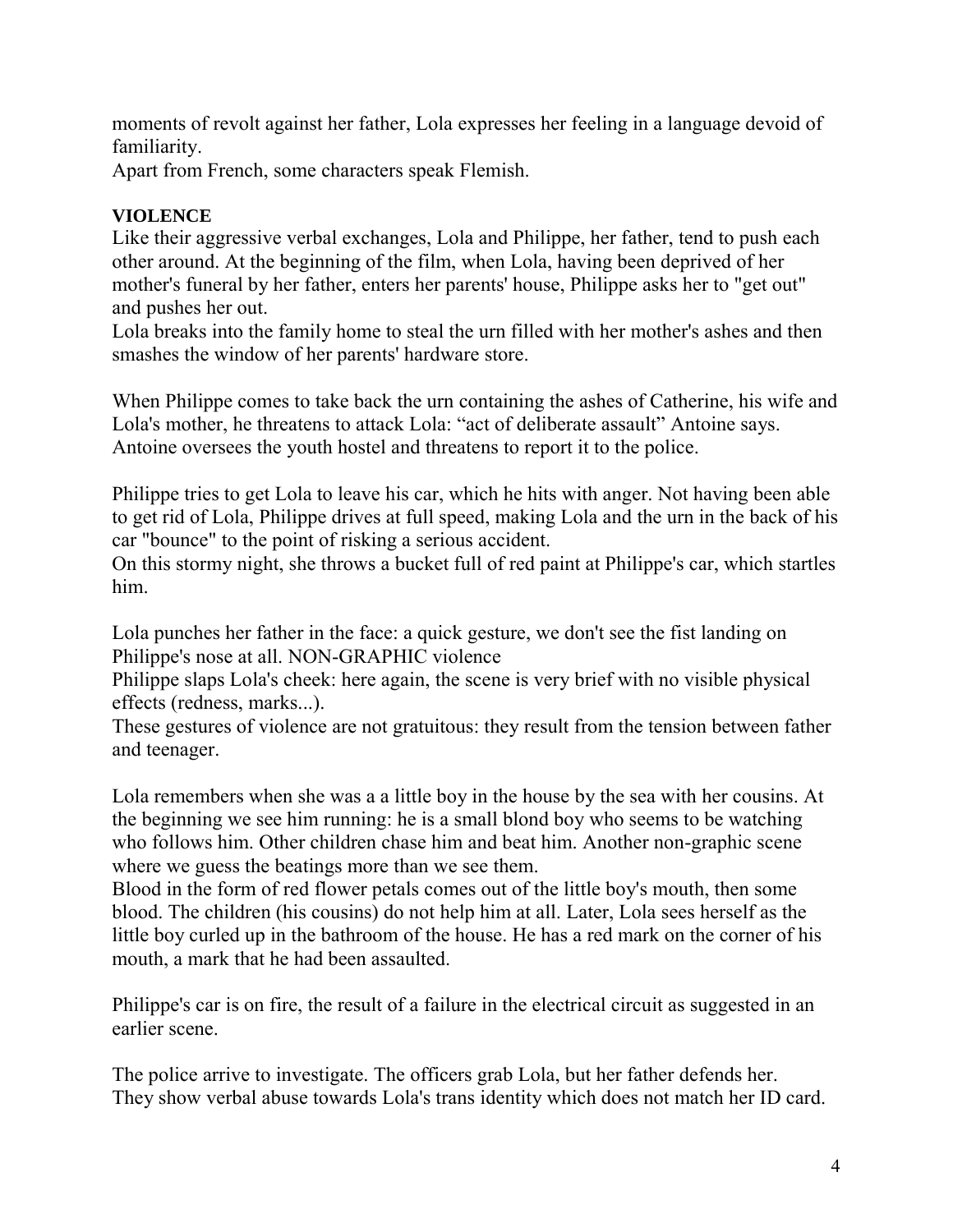#### **NUDITY**

To be examined by the doctor, Lola takes off her top. All we see is her shoulders and neck. No sexual overtone.

She takes a shower and once again we see her naked upper back. Non-sexual nudity with no close-ups.

#### **SEXUAL ACTIVITY**

During one of their many arguments, Lola enters a cabaret, a kind of local night club, where a young woman is very briefly doing the pole dance.

The atmosphere of the place feels unhealthy, and Lola is "hit upon" by a man who wants to buy her a drink with implied sexual intentions.

Lola has a tender friendship with Samir whom she embraces.

## **PSYCHOLOGICAL IMPACT/MESSAGES**

By opposing father and daughter in a conflicting duo, the director explains the points of view of each of the characters.

On the one hand, a stubborn father who refuses to recognize the identity of his teenager. On the other hand, a teenager who knows what she wants and will go through with it no matter what.

The school kids will learn in small steps the obstacles Lola has to overcome: hormone treatment, plastic reconstructive esthetic surgery, the choice of toilets, the suffering Lionel/Lola goes through to affirm her desire to be a girl.

The father represents a selfish generation. When he tells the bar owner, a kind of good fairy, how Lionel made them suffer with his hysterical attacks, his self-mutilations, his runaways, his girl's clothing, etc., he thinks only of himself.

She reminds him: "You know, I don't think there's a single child who would go through all that just to piss off his parents."

You have to learn how to balance things out.

Philip makes a point that may speak to young teens. He tells Lola to wait until later for the surgery because when you're a teenager you tend to feel bad about your body.

One of the powerful messages of the film is found in the letter that Lola wrote to her mother:

"When you look at the sky, you can only see stars. But you can also see magical shapes: centaurs, eagles, dragons, unicorns. Today, I know that there are other things that are hidden behind appearances."

Not only that we should not rely on appearances but go beyond to better understand the beings around us.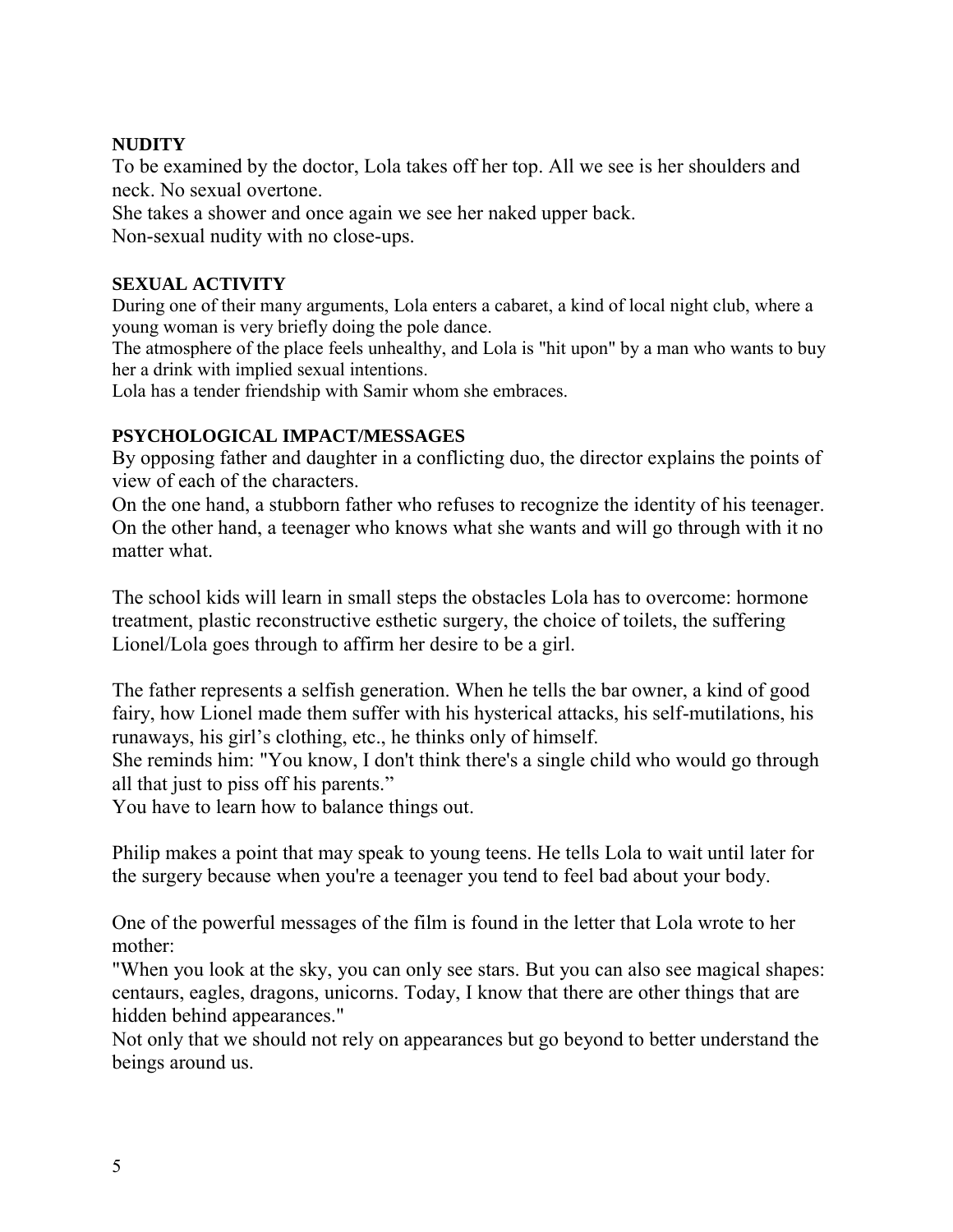**Cigarettes**: Lola smokes a cigarette at the window of the hotel run by a lady who also smokes a cigarette and offers it to Philippe**.**

## **FILM PHOTOS**

Lola is a determined 18-year-old teenager with a sturdy character



Lola enjoys a relaxing moment listening to the songs her mother loved

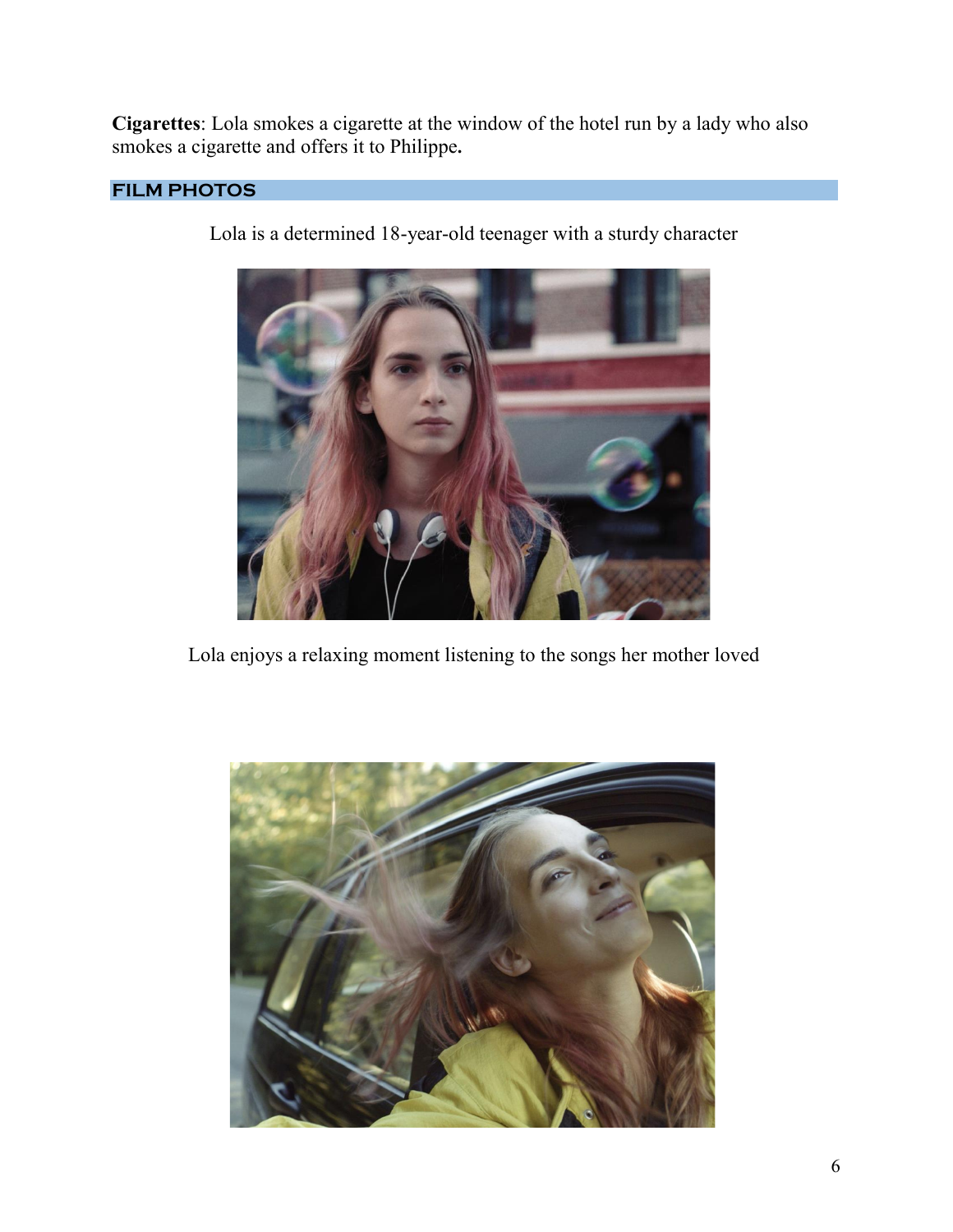

Samir is Lola's confidant at the youth home where Lola is forced to live after her father kicked her out of the house

Lola and her father Philippe are in conflict. Philippe continues to call his child Lionel because he doesn't accept Lola's choice.